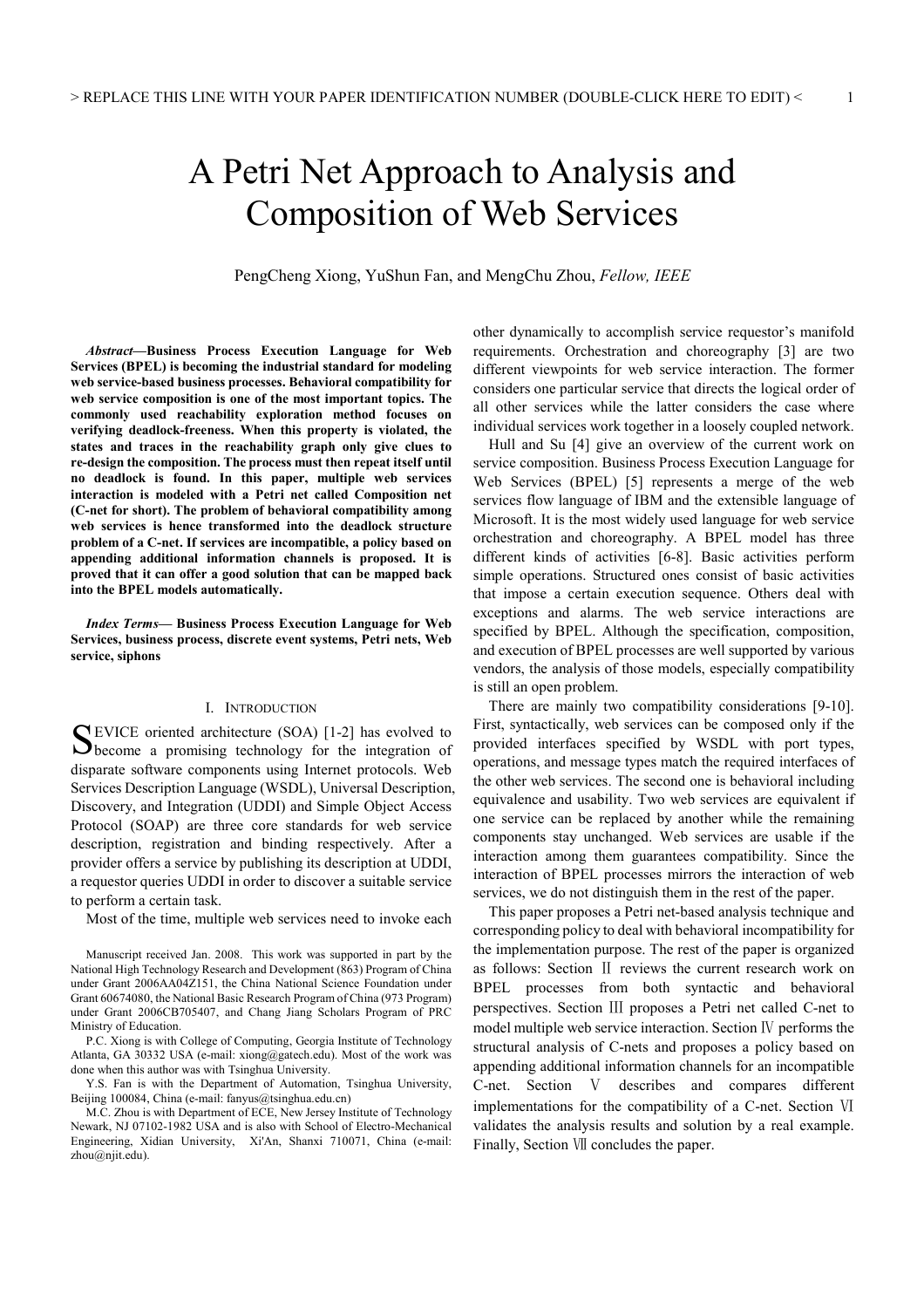# II. RELATED WORK

#### *A. Syntactic requirement*

The syntactical compatibility refers to the conformance of signatures between the two web services. For instance, if one web service invokes an operation of the second one, it is necessary that the parameters, and their number and type of the first and second ones match. Data-driven based methods are often adopted for the syntactic consideration. Data mapping is to relate equivalent data elements of two messages so that two interfaces that belong to different services can be linked. Two services can be composed by specifying the output message of one interface as the mirror image of the input message of another one. In order to solve the problems of integrating data models and message formats, Extensible Stylesheet Transformations (XSLT) can be used. Through constructing an adapter or mediator on either request-side or service-side based on XSLT, after message transformation is performed on either side, the gap between cooperating data structures in different web services is reduced or eliminated. Nezhad *et al.* propose a solution for mismatches between service interfaces based on schema matching [11]. They first identify the relationships between messages in partner web services and then specify mapping functions. Our previous work [12] proposes a method to automatically check and mediate the messages sent and received by two web service parties during the interaction. Moreover, web service choreography interface and web service choreography description language also provide simple mechanisms at the global model level for connection and adaptation. Although the above studies consider whether web services can understand each other in terms of message syntax and form, the assumption that the interaction logic among web services can coincide may not hold in practice.

#### *B. Behavioral requirement*

Merely satisfying syntactic requirement is not enough for successful interaction. The following motivating scenario comes from the composition of a customer and an online shop service [13]. Although it is a simple excerpt of a real business scenario, it is illustrative enough to explain the proposed concept, algorithm and result.

In Fig. 1, a customer waits for a product before paying the bill while the online shop waits for payment before sending it. Suppose that two parties are compatible in invoking interfaces for delivery and payment information and the message structure for the interfaces is also the same, e.g., delivery date is of a time type and product number is of an integer type. However, the interaction between them leads to a deadlock. In Fig. 2, although the two parties agree on Pay-on-Delivery, web service for the online shop cannot terminate appropriately when a customer chooses to pay by VISA while the online shop waits to be paid by eCash. This kind of problems is also classified as a non-local choice problem [14]. Thus the behavior of web services must be taken into account when analyzing the compatibility of web services.



Fig. 1. Illustration of an incompatible case



Fig. 2. Illustration of an incompatible case due to a non-local choice problem

Since the textual specification of BPEL is not suitable for computer aided verification for behavior incompatibility, current methods mainly follow two steps, i.e., modeling and analysis. There is a plethora of modeling methods, e.g., abstract state machines [19], finite state machines [17, 20], process algebra and pi-calculus based approaches [21]. Bordeaux *et al.* [22] use labelled transition system to formalize the behavior of web services. Wohed *et al.* [15] propose an analysis of BPEL in terms of a set of workflow patterns. By extracting the interaction message, Foster *et al.* [16] propose a model-based approach to verify web service composition by using message sequence charts. Heckel and Mariani [18] propose a test-based method to check whether a web service with respect to a set of graph transformation rules can satisfy the interaction operations.

As an appropriate method for modeling and analyzing distributed business processes [23], Petri nets are also an adequate modeling tool for web service behavior. As shown in [24], they are able to define and verify usability, compatibility and equivalence of web services. In particular, their semantics for BPEL are proposed [24-32]. Since BPEL is becoming the industrial standard for modeling web service based business processes, a Petri net based method is thus directly applicable to real world examples. Almost all of the above formalisms cover basic and structured activities of BPEL, while only some of them, e.g., [24, 30] cover event and exception handling. A brief comparison is as follows.

Ouyang *et al.* [25] transform BPEL into Petri nets represented in the Petri nets markup language and perform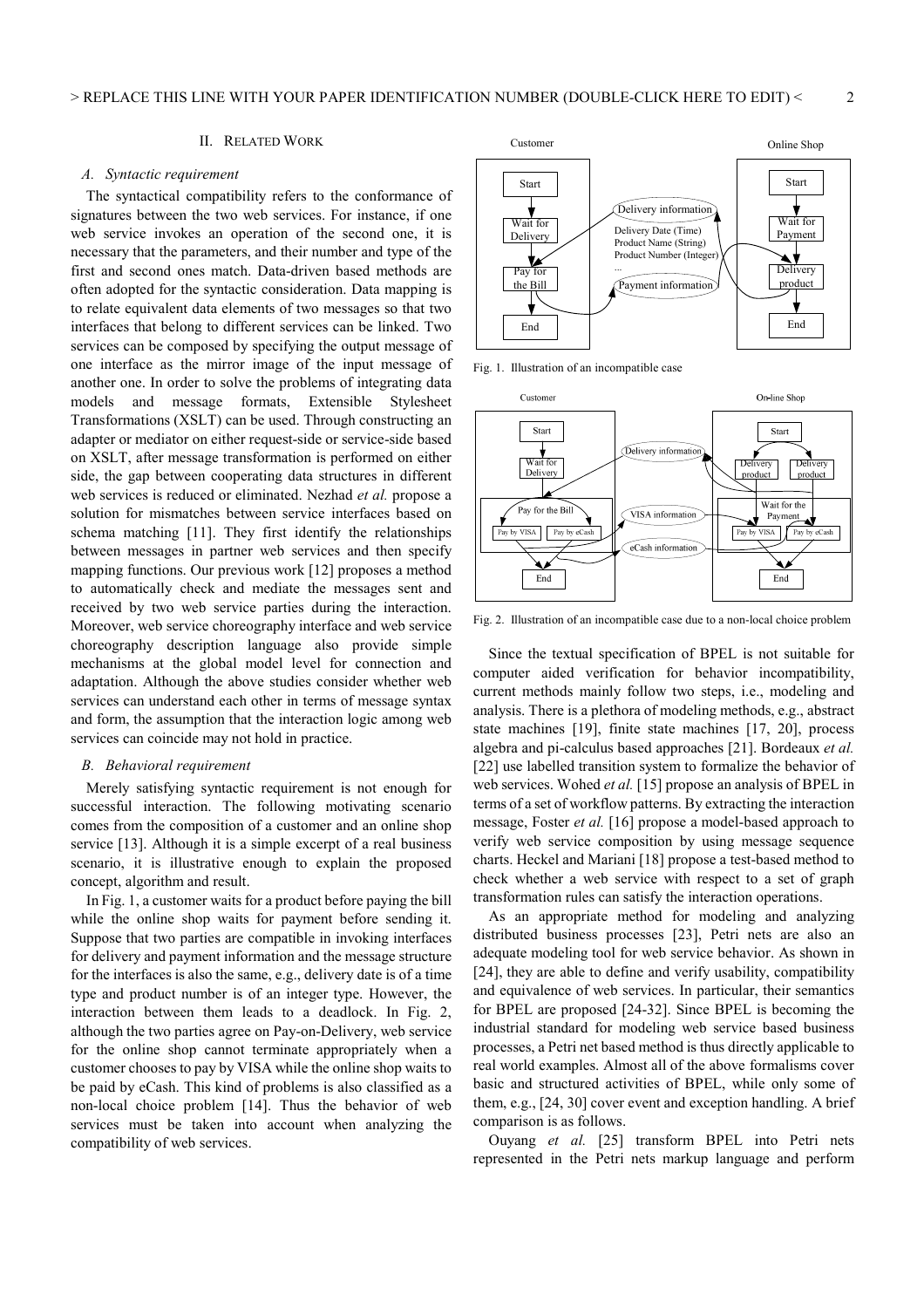WofBPEL to support three types of analysis, i.e., reachability analysis, competing message-consuming activities and garbage collection of queued messages by generating the full state space. They adopt Petri net reduction rules to reduce a model before generating its state space [26]. Lohmann *et al.* adopt open workflow nets (oWFN)[27-29] for modeling BPEL processes and automatically analyze the interactional behavior of a given oWFN. Hinz *et al.* propose a parser to automatically transform a given BPEL process into a Petri net [30] and perform model checking.

Martens [31-32] proposes a BPEL annotated Petri nets (BPN) and presents a decision algorithm for the controllability of a BPN model based on a communication graph (c-graph). A c-graph is a directed, bipartite graph in which nodes denote reachable states of the BPN and edges denote messages that the BPN is able to send or receive. Martens transforms the check of interaction between the composed BPEL processes into the verification of deadlock-freeness of a BPN. After all parts that yield a deadlock are cut off, the remaining part of BPN is proven to be controllable. As shown in Fig. 3, Martens' system starts from a given set of BPEL processes. The next steps are: (1) Transform each BPEL process into a BPN. (2) Compose all BPN models and reduce them to speed up analysis. (3) Generate and analyze the c-graph of the composed BPN. (4) Based on the related states and traces in case of incompatibility, re-design the composition.

König *et al.* [29] point out that the BPEL specification distinguishes two kinds of business processes, i.e., executable and abstract. Most of the previous work [24-32] focuses on abstract ones. Their work permits the occurrence of incompatible cases. When it happens, it is detected by the analysis method based on the Petri net-based model, and then, two BPEL profiles for composition re-design can be applied, i.e., the abstract process profile for observable behavior from bottom-up viewpoint and the abstract process one for templates from top-down viewpoint. Their main idea is to substitute an erroneous service with a correct one. The efficiency of this "substitute" based approach depends upon how to find out the exactly right web service from thousands of candidate web services with the exact behavior that conforms to the other web services. In general, these methods may become complex, considering that a single error of a certain web service may collapse the compatibility of the whole BPEL process.

The detail of our proposed system flow is shown in Fig. 4. We address the web service compatibility issues by concentrating on a) modeling and definition of the compatibility, b) compatibility analysis, and c) a policy for resolving incompatibility. We model the BPEL in terms of Petri nets called workflow module net (WMN) and Composition net (C-net). These models are different from the existing Petri net ones since we can characterize the compatibility in terms of structural Petri net objects, i.e., siphons. Finally, we formulate a policy by appending additional possible information channels in terms of Petri net elements.



Fig. 3. Illustration of the flow through Martens' system [31]



Fig. 4. Illustration of the flow through the proposed system

The main contribution of our paper is that as we analyze the model through structural properties instead of the reachable states, we can impose constraints on the model to prevent it from reaching incompatible states. Since we do not need to search other replaceable web services and the new model can be transformed back to code in BPEL in order to guarantee the compatibility automatically, this modification based approach is more efficient than the existing "substitute" based ones.

Although the compatibility problem for web service interaction is similar in some way to the traditional deadlock problem in flexible manufacturing systems (FMS) [33-34], they are not totally the same. Firstly, the pre-conditions that must be held for a deadlock to occur are totally different. Four conditions [35], i.e., mutual exclusion, no preemption, wait for condition and circular wait, must be held for a deadlock in FMS to occur. However, the web service incompatibility is mainly attributed to the erroneous web service behaviors. Secondly, since deadlock in FMS is caused by an inappropriate allocation of resources to concurrently executing processes, the deadlock problem can be solved in many cases by increasing the number of shared resources. Web services can be made to be compatible by adding information channels, or they are just incompatible at all. Thirdly, compared with the relatively fixed working processes in FMS, the routes in BPEL are much more flexible. There are a large number of choices of services with different behaviors that can provide the same syntactic interfaces.

## III. MODELING WEB SERVICES INTERACTION WITH PETRI NETS

We assume that a reader is familiar with basic Petri nets [33-37]. The following definition is used.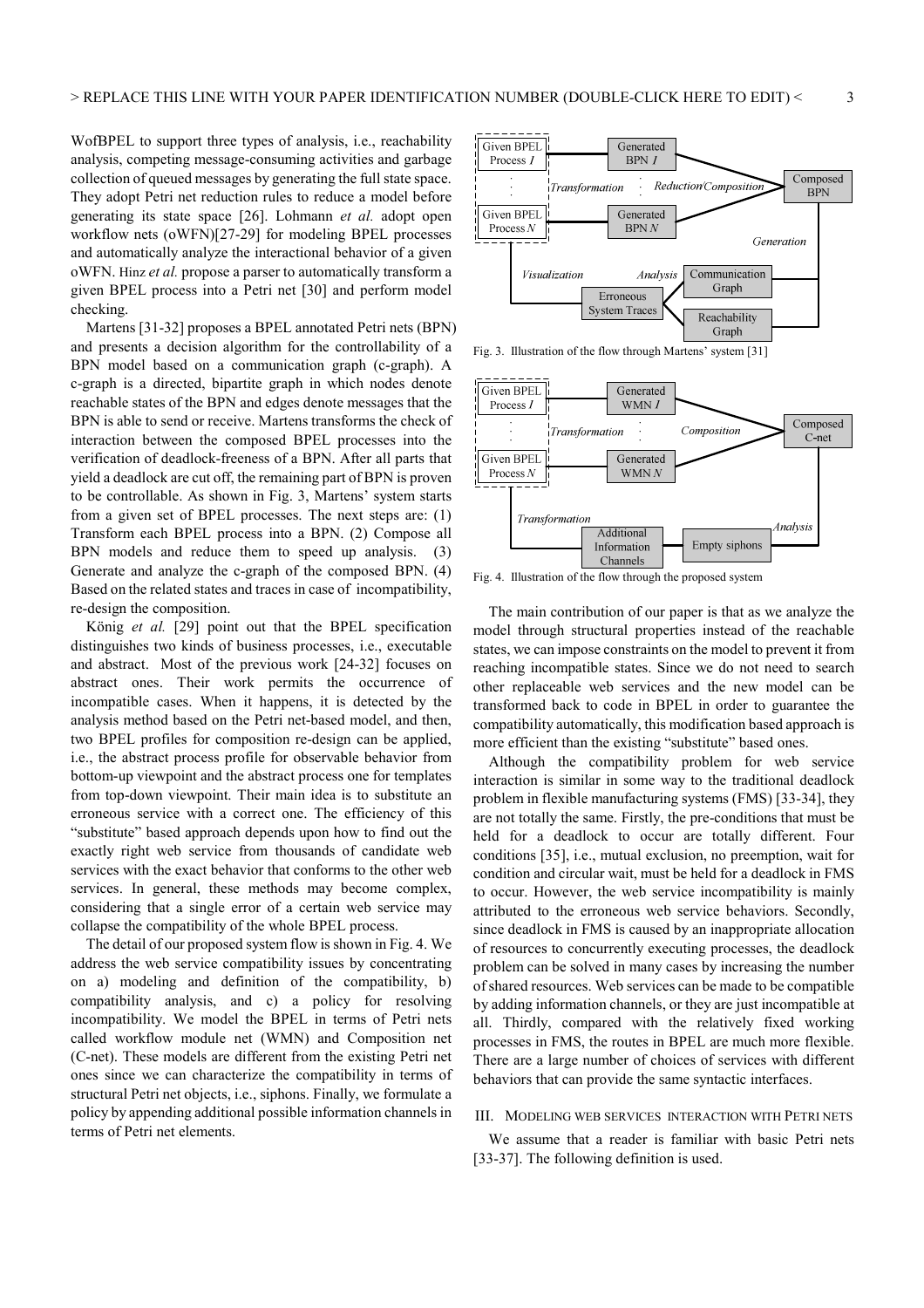*Definition 1:* A Petri net is a 3-tuple,  $N = (P, T, F)$  where:

- i.  $P = \{p_1, p_2, ..., p_m\}$ ,  $m > 0$ , is a finite set of places pictured by circles;
- ii.  $T = \{t_1, t_2, ..., t_n\}$ ,  $n > 0$ , is a finite set of transitions pictured by bars, with  $P \cup T \neq \emptyset$  and  $P \cap T = \emptyset$ ;
- iii.  $F \subseteq (P \times T) \cup (T \times P)$  is the incidence relation. Based on *F*, we can derive the input and output functions which are  $m \times n$  matrices.  $I: P \times T \rightarrow \{0,1\}$  is an input function.  $I(p,$ *t*)=1 if  $(p, t) \in F$ ; and 0 otherwise.  $\boldsymbol{0} : P \times T \rightarrow \{0, 1\}$  is an output function.  $O(p, t)=1$  if  $(t, p) \in F$ ; and 0 otherwise.

Postset of *t* is the set of output places of *t*, i.e.,  $t^* = \{p | O(p,$  $t \neq 0$ . Preset of *t* is the set of input places of *t*, i.e.,  $t = \{p | I(p, k) \}$  $t \neq 0$ . Post (Pre) set of *p* is the set of output (input) transitions

of p, denoted by p and  $\boldsymbol{p}$  respectively.  $|\boldsymbol{r}|$  and  $|\boldsymbol{t}|$  are defined as the number of input and output places, respectively.

Given 
$$
Q \subseteq P
$$
,  $Q = \bigcup_{p \in Q} P$  and  $Q' = \bigcup_{p \in Q} p' \cdot p'' = \bigcup_{t \in p'} t'$   
and  $\bullet \circ p = \bigcup_{t \in p} \bullet t$ .

 $M: P \to \mathbb{Z}^+$ , is a marking where  $M(p)$  represents the number of tokens in place p and  $\mathbb{Z}^+ = \{0, 1, 2, ...\}$ . An initial marking is denoted by  $M_0$ . Tokens are pictured by dots.  $(N, M)$ is called a net system or marked net. *p* is marked by *M* iff  $M(p) > 0$ . A place subset  $S \subset P$  is marked by *M* iff at least one place in *S* is marked. The sum of tokens in all places in *S*

is denoted by  $M(S) = \sum M(p)$ . *p S*  $M(S) = \sum M(p)$  $=\sum_{p\in S} M(p)$ . A transition  $t \in T$  is enabled

under *M*, if and only if  $\forall p \in \mathbf{r}: M(p) > 0$ , denoted as  $M[t > .$  If  $M[t > holds, t$  may fire, resulting in a new marking *M* ', denoted as  $M[t > M'$ , such that  $M'(p) = M(p) - 1$  if  $\forall p \in \mathbf{A} \setminus t^*$ ;  $M'(p) = M(p) + 1$  if  $\forall p \in t^* \setminus t^*$ ; and otherwise  $M'(p) = M(p)$ .

 $M'$  is reachable from  $M$  iff there exists a firing sequence  $\sigma = t_1 t_2 ... t_n$  such that  $M[t_1 > M_1[t_2 > ... M_{n-1}[t_n > M']$  holds. The set of markings reachable from  $M_0$  in  $N$  is denoted as  $R(N, M_0)$ . Given a marked net  $(N, M_0)$ ,  $t \in T$  is live under  $M_0$  iff ∀ $M \in R(N, M_0)$ , ∃ $M' \in R(N, M)$ , ∍  $M'[t >$  holds. *N* is dead under  $M_0$  iff  $\forall t \in T$ ,  $M_0[t > \text{cannot hold.}$  $(N, M_0)$  is live iff  $\forall t \in T$ : *t* is live under  $M_0$ .

 $N_X=(P_X, T_X, F_X)$  is a subnet of the Petri net  $N=(P, T, F)$ iff  $P_X \subseteq P$ ,  $T_X \subseteq T$  and  $F_X = F \cap \{(P_X \times T_X) \cup (P_X \times T_X)\}$ .  $N_X$  is generated by  $P_X$  iff  $T_X = P_X \cup P_X$ . Note that. Petri net is called a state machine if  $\forall t \in T$ ,  $\mid t \mid = \mid t \mid = 1$ .

A P-vector is a column vector  $X : P \to \mathbb{Z}$  indexed by P and a T-vector is a column vector  $Y: T \to \mathbb{Z}$  indexed by *T*, where  $\mathbb Z$  is the set of integers. The incidence matrix of  $N$  is a matrix  $[N] = O-I$ . *X* is a P-invariant (place invariant) iff  $X \neq 0$  and  $X^T[N] = 0^T$ . *Y* is a T-invariant (transition invariant) iff  $Y \neq 0$ and  $[N]Y=0$ .  $|| X || = {p \in P | X(p) \neq 0}$  and  $|| Y || = {t \in T | Y(t) \neq 0}$  are called the support of *X* and *Y* respectively.

A nonempty place set  $S \subseteq P$  is called a siphon iff  $^{\bullet}S \subseteq S^{\bullet}$ . A siphon is minimal iff there does not exist a siphon  $S' \subset S$ . If a minimal siphon does not contain the support of any P-invariant of a net *N* , it is called strict minimal siphon (SMS). Suppose that  $S \subseteq P$  is a siphon of  $N = (P, T, F)$  and X is a P-invariant. Siphon *S* is controlled by *X* under  $M_0$  iff  $X^T M_0 > 0$  and  $\{p \in P \mid X(p) > 0\} \subseteq S$ . *S* is also called an invariant-controlled siphon.

*Definition 2:* A simple sequential workflow net (SSN) is a Petri net  $N = {P \cup {\alpha, \beta}, T, F}$  iff:

i. *N* has two special places:  $\alpha$  and  $\beta$  where  $\alpha$  is a source place  $\alpha = \emptyset$  and  $\beta$  is a sink place  $\beta = \emptyset$ .

ii. If we add a new transition *t* to *N* which connects  $\alpha$  with  $\beta$ , i.e.,  $t = \beta$  and  $t = \alpha$ , then the resulting extended net  $\overline{N} = (\overline{P}, \overline{T}, \overline{F})$  where  $\overline{P} = P$ ,  $\overline{T} = T \cup \{t\}$ ,  $\overline{F} = F \cup \{(\beta, t), (t, \alpha)\}\;$ , is a strongly connected state

iii. Every circuit of *N* contains *t.* 

machine.

iv.  $M_0(\alpha) = 1$  and  $M_0(p) = 0$ ,  $\forall p \neq \alpha$ 

State  $\alpha$  is defined as  $M(\alpha) = 1$  and  $M(p) = 0$ ,  $\forall p \in P \setminus \{ \alpha \}$  while state  $\beta$  is defined as  $M(\beta) = 1$  and  $M(p) = 0$ ,  $\forall p \in P \setminus \{\beta\}$ . Note that SSN is a special kind of workflow net [23] and is close to the definition of simple sequential processes in [38]. It can be verified that the conditions ⅱ)-ⅳ) in Definition 2 impose a sound property to all SSNs.

- i. For every state *M* reachable from state  $\alpha$ , there exists a firing sequence leading from  $M$  to  $\beta$ .
- ii. State  $\beta$  is the only state reachable from  $\alpha$  with at least one token in  $\beta$ .

iii. There are no dead transitions in it.

*Definition 3:* A workflow module net (WMN) is an extended Petri net  $N = {P \cup P_1 \cup P_2, T, F}$ , where:

i. The subnet generated by *P* is a sound SSN.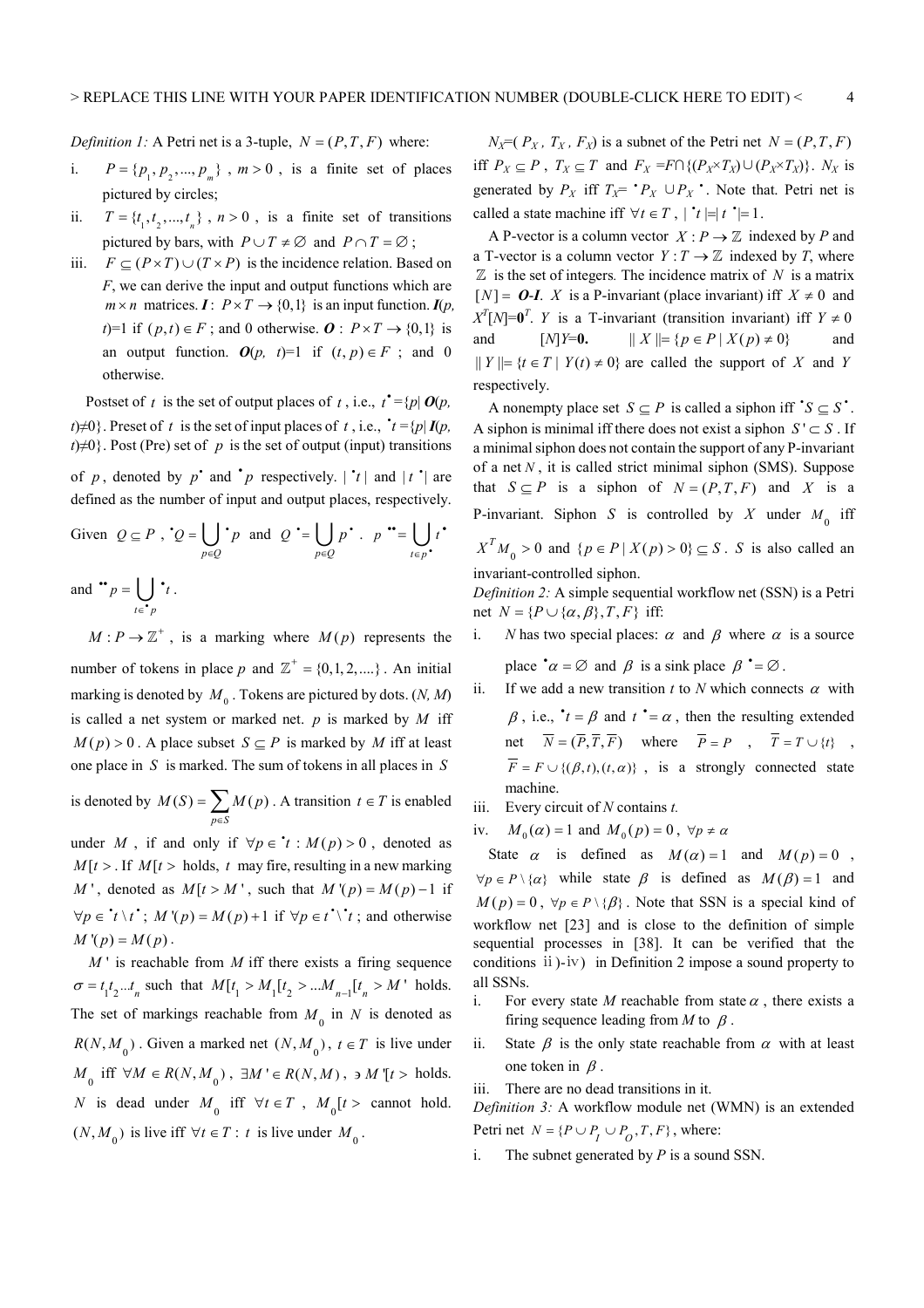ii.  $P_I$  and  $P_O$  denote the input and output interfaces for the workflow module respectively.  $P_I \neq \emptyset$ ,  $P_O \neq \emptyset$ ,

$$
P_I \cap P_O = \varnothing
$$
 and  $(P_I \cup P_O) \cap P = \varnothing$ .

iii. The following statements are true

a) 
$$
\forall p \in P_1, p \bullet \cap P \neq \emptyset
$$
  
\nb)  $\forall p \in P_0, \bullet \neg p \cap P \neq \emptyset$   
\nc)  $\forall p \in (P_1 \cup P_0), \bullet \neg p \bullet \neq \emptyset$ 

iv.  $M_0(\alpha) = 1$  and  $M_0(p) = 0$ ,  $\forall p \neq \alpha$ 

We define *P* as the set of process places and  $P_1 \cup P_2$  as the set of interface places. The initial marking of a WMN follows that of its SSN according to condition ⅳ.

*Definition 4:* Two WMN  $N_j = \{P_j \cup P_{I_j} \cup P_{O_j}, T_j, F_j\}$ , *j* ∈ {1, 2} are composable, iff  $P_1 \cap P_2 = \emptyset$ ,  $T_1 \cap T_2 = \emptyset$  and  $(P_{I_1} \cap P_{O_2}) \cup (P_{I_2} \cap P_{O_1}) = P_E \neq \emptyset$ . For every  $p \in P_E$ , if  $x \in \mathbf{P}$ and  $y \in p^*$ , we call  $(x, p, y)$  an information channel. The 2-member Composition net (C-net) denoted as  $N = N_1 \odot N_2$  is defined as follows:

i.  $P = P_1 \cup P_2$ , ii.  $P_I = \{ (P_{I_1} \cup P_{I_2}) \setminus P_E \}, P_{O} = \{ (P_{O_1} \cup P_{O_2}) \setminus P_E \}, P_{O} = \{ (P_{O_2} \cup P_{O_2}) \setminus P_E \}$ iii.  $T = T_1 \cup T_2$ , and iv.  $F = F_1 \cup F_2$ .

Two WMN  $N_1$  and  $N_2$  are composable when they interact through a set of common places. For example, if 2  $V_1$  $P_{I_2} \cap P_{O_1} = P' \neq \emptyset$ ,  $N_1$  sends information through the set of interfaces  $P'$  that is received by  $N_2$ .

We then show how we model web service interaction with WMNs. We assume that the compatibility at the syntactic level is satisfied, i.e., the input and output interfaces have the same port types, operations, and message types. We divide the basic structures in BPEL, i.e., *receive, reply, invoke, assign, throw, terminate, wait* and *empty* into two categories. The first category is internal behavior that includes *assign, throw, terminate, wait* and *empty*. The second category is external behavior that includes *receive, reply* and *invoke*. Basic structures in the first category are not related to the interaction between different web services and we model them as a single transition in WMN. Basic structures in the second category are related to the interaction between different web services and we model them as transitions connected with interface places as shown in Fig. 5.



Fig. 5. Modeling of *receive, reply* and *invoke* basic structures in BPEL with Petri nets

There are *sequence, flow, pick, switch* and *while* structured activities in a BPEL process. Based on basic structures, a WMN can cover the *sequence, pick* and *switch* structures. The semantics of *while* structure are similar to while-loop in programming languages like Java. Here we approximate the number of loops in a finite *while* structured activity and transform the activity to a *sequence* activity by expanding cycles [38]. We can transform the processes that are executed in parallel in the *flow* structure into the same processes that are invoked simultaneously in the *invoke* structure while maintaining the business logic. For example, we can divide the processes that are executed in parallel into separate BPEL processes while maintaining the business logic as shown in Fig. 6.

Note that according to Definition 3, the interface places do not have tokens at the initial marking. According to Definition 4, the interface places can have tokens if and only if a certain transition wants to send a message through the information channel while the interface places can lose token if and only if a certain transition wants to receive a message through the information channel. A token in interface places models the situation when the required message is ready. Since we use non-colored Petri nets to model C-nets, we assume that the maximum number of tokens that an interface place can hold is one. Otherwise there should be duplicate information. Thus, if there exists situation when more than one token are in an interface place, the BPEL process is not acceptable and the developer should check the correctness of the BPEL process. Note that, if we adopt colored Petri nets to model C-nets where we use different color tokens to denote different instances, the maximum number of tokens that an interface place can hold can exceed one.



Fig. 6. Transform *flow* structure to several *invoke* structures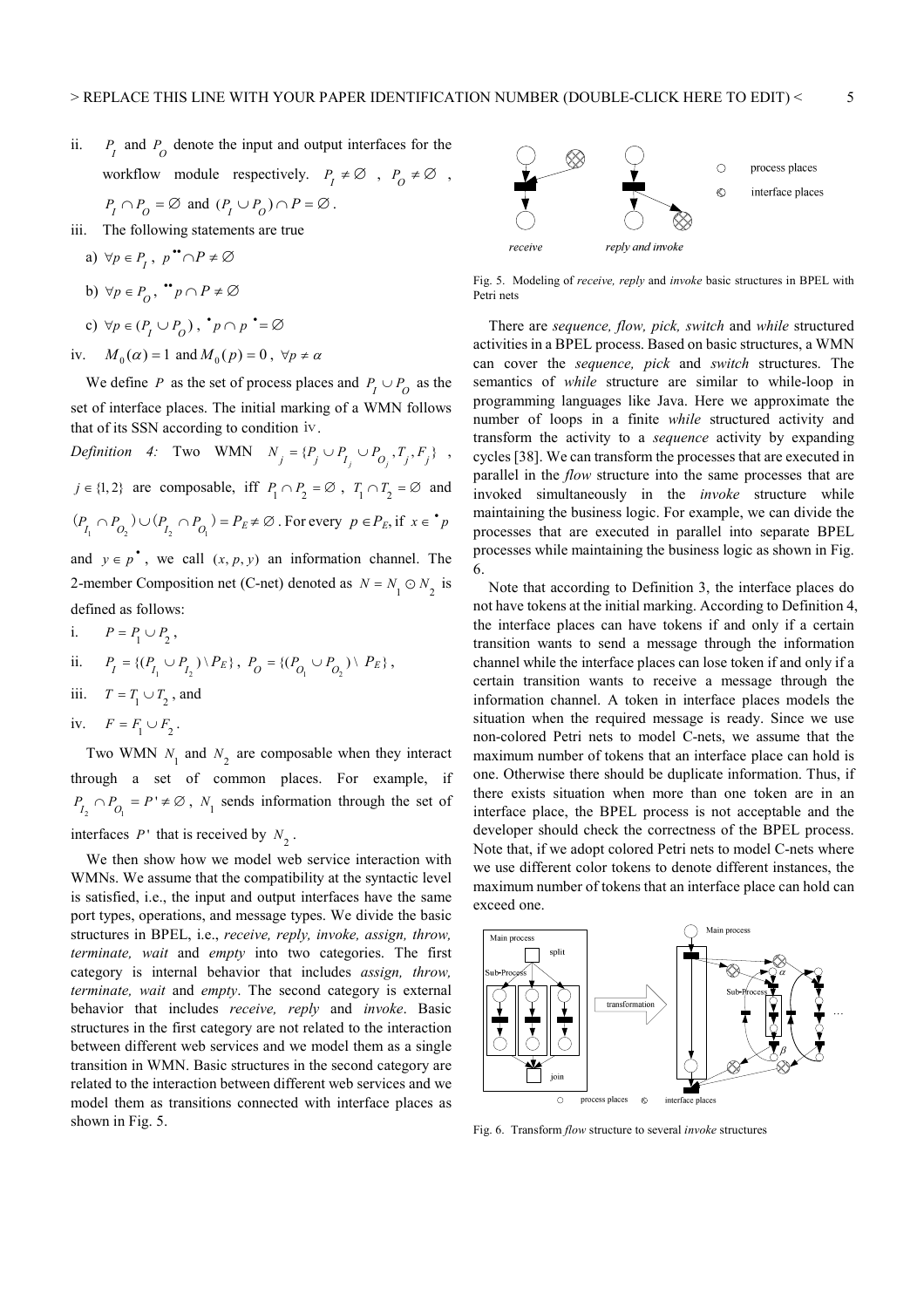*Definition 5:* An *n*-member C-net denoted as  $N = \bigcirc_{i=1}^{n}$  $N = \bigcirc_{i=1}^{n} N_i$  is defined recursively following Definition 4. A C-net is a complete net iff  $P_I = \emptyset$  and  $P_O = \emptyset$ .

A WMN can be considered as a single-member C-net. A complete C-net does not have additional input and output interfaces for external interaction. It is easy to prove that  $N_1 \odot N_2 = N_2 \odot N_1$  and  $(N_1 \odot N_2) \odot N_3 = N_1 \odot (N_2 \odot N_3)$ . Note that in some situations, Definitions 4 and 5 are too restrictive. Two C-nets may interact satisfactorily even when one has output interfaces while the other one does not intend to input. Bordeaux *et al.* [22] define this kind of interfaces as unspecified receptions and discuss the three kinds of relationship between the input and output interfaces, i.e., equal, unspecified receptions and unspecified emissions. In our paper, we assume that there are neither unspecified receptions nor unspecified emissions in a complete C-net.

*Definition 6:* Suppose that C-net  $N = N_1 \odot N_2$  is complete, where  $N_1$  and  $N_2$  are incomplete C-net. Then  $N_1$  is called environment of  $N_2$  and vice versa.

According to the web service description, registration and binding mechanisms, Internet is the application environment for all the web services. Then for a single-member C-net, the other C-nets that interact with it to form a complete C-net are the environment of this C-net.

For example, the process in Fig. 2 can be described by BPEL in *Appendix A*. Following the definitions, the C-nets for the scenarios in Figs. 1 and 2 are described in Figs. 7 (a) and (b) respectively.



Fig. 7. The C-nets for the scenarios in Figs. 1 and 2

## IV. COMPATIBILITY ANALYSIS AND POLICY OF C-NET

According to its definition, a C-net has an important property: there always exists one and only one process place that is marked with one token in each WMN.

According to Definition 3, since a WMN is built based on an SSN, whenever a web service sends or receives information following the structures in Fig. 3, there is always one and only one process place in a WMN which is marked with one token.

*Definition 7:* A complete C-net  $N = \bigcirc_{i=1}^{n}$  $N = \bigcirc_{i=1}^{n} N_i$  is compatible iff the initial marking  $M_0(\alpha_i) = 1$  and  $M_0(p) = 0$ ,  $\forall p \neq \alpha_i$  where  $i \in \mathbb{N} = \{1, 2, ..., n\}$  is reachable for each reachable marking *M*. According to Definition 2, if  $M_0(\alpha_i) = 1$  and  $M_0(p) = 0$ ,

 $\forall p \neq \alpha$ , is still reachable for each reachable marking *M* under the interaction situation, the complete C-net is compatible.

*Lemma 1:* A complete C-net is compatible iff the complete C-net is live.

*Proof:* (Sufficiency) From Definition 7, if a complete C-net 1 *n*  $N = \bigcirc_{i=1}^{n} N_i$  is incompatible, the initial marking  $M_0(\alpha_i) = 1$ and  $M_0(p) = 0$ ,  $\forall p \neq \alpha$ , where  $i \in \mathbb{N} = \{1, 2, ..., n\}$  is not reachable. According to the property of C-net, there must be a process place *p* which is marked with one token in  $N_i$  but the transition  $t \in p^*$  is dead.

(Necessity) Suppose a complete C-net  $N = \bigcirc_{i=1}^{n}$ *n*  $N = \bigcirc_{i=1}^{n} N_i$  with an initial marking  $M_0$  and let  $M \in R(N, M_0)$  be a reachable marking so that  $t \in T$  is a dead transition at *M*, then according to Definition 7,  $M_0 \notin R(N,M)$  and the complete C-net is incompatible.□

*Definition 8:* A C-net  $N_1$  is usable with environment  $N_2$  iff the complete C-net  $N = N_1 \odot N_2$  is compatible.

When complete C-net  $N = N_1 \odot N_2$  is incompatible, either  $N_1$  or its environment  $N_2$  should be changed. This can serve as the basis to solve an incompatibility problem.

*Theorem 1:* Suppose a complete C-net *N* with an initial marking *M*<sub>0</sub>. Let *M* ∈ *R*(*N*,*M*<sub>0</sub>) and let *t* ∈ *T* be a dead transition at *M*. Then  $\exists$  a siphon *S*,  $\Rightarrow$  *M*(*S*) = 0.

*Proof:* Let  $S_i = \{i \in P_E | M(i) = 0\}$  and  $S_p = \{p \in P | M(p) = 0\}$ . Thus we have  $S = S_i \cup S_p$  and we will prove that *S* is a nonempty unmarked siphon.

a)  $S \neq \emptyset$ . By contradiction, if  $S = \emptyset$  then  $S_i = \emptyset$ . This means that all the interface places are marked with one token. By the property of C-net, we take the process place p where  $M(p) = 1$ .

Thus, transition  $p^*$  can fire, which contradicts the assumption. b)  $M(S) = 0$ . Straight forward from the way we choose  $S_i$  and *Sp*.

c)  $S$  is a siphon. We consider two cases for  $\dot{S}$ .

∀*t* ∈  $\dot{q}$  where  $q \in S$ . Following Definition 4, there are two cases. One is that  $\{p'\} = \mathbf{r} \cap P$  and  $\mathbf{r} \cap P_E = \emptyset$ . The other is that  $\{p'\} = \iota \cap P$  and  $\{i_1, i_2, ..., i_k\} = \iota \cap P_E$ . In the first case, we have  $M(p') = 0$  (Otherwise the transition *t* can fire). Then we have  $p' \in S_p$  and  $t \in p'' \in S^*$ . In the second case,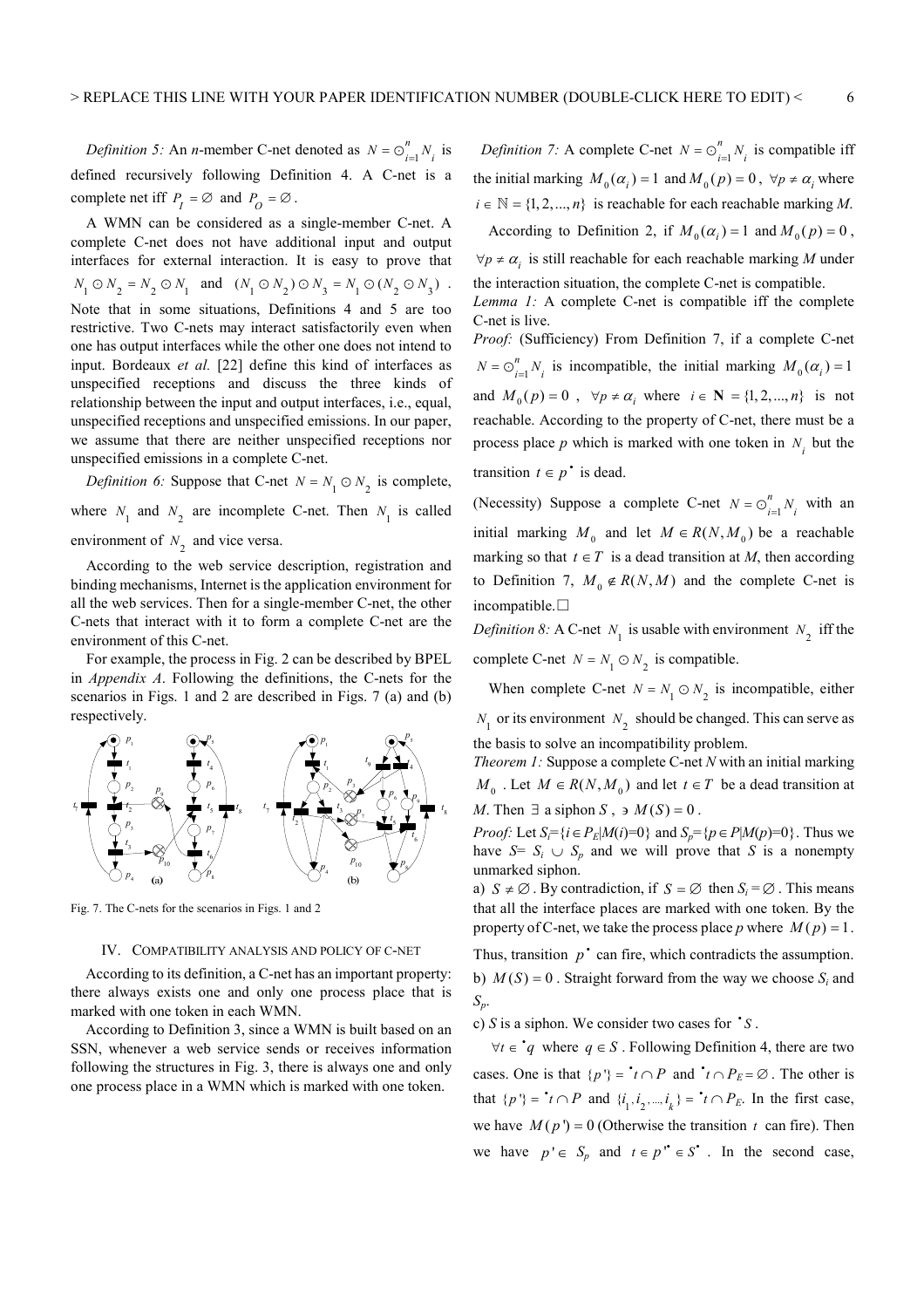$\exists p \in \{p', i_1, i_2, \dots, i_k\}$  and  $M(p) = 0$  (Otherwise the transition *t* can fire). Then we have  $t \in p^{\bullet} \in S^{\bullet}$ .  $\Box$ 

*Theorem 2:* A complete C-net  $N = \bigcirc_{i=1}^{n}$  $N = \bigcirc_{i=1}^{n} N_i$  is compatible iff  $\forall M \in R(N, M_0)$ ,  $\forall$  (minimal) Siphon *S*,  $M(S) \neq 0$ .

*Proof:* (Sufficiency) From Theorem 1, if  $\forall M \in R(N, M_0)$  we have  $M(S) \neq 0$ , then no transition can be dead. The complete C-net is live. From Lemma 1, we can conclude that the complete C-net is compatible.

 (Necessity) From the basic property of siphons, if  $\exists M \in R(N, M_0)$  we have  $M(S) = 0$ , then no output transition of the siphon *S* can be enabled. The complete C-net is not live. From Lemma 1, we can conclude that the complete C-net is incompatible. □

Thus the problem of compatibility of web service interaction is transformed to the problem of empty minimal siphons in the C-net. Suppose that we have an incompatible complete C-net 1 *n*  $N = \bigcirc_{i=1}^{n} N_i$  where some minimal siphons can become empty. Our main goal is to introduce into the system an interface policy to guarantee that no empty minimal siphons is reachable during the evolution of the new C-net, i.e., the new C-net is compatible. The following concepts are due to [39-43].

*Definition 9:* Let  $S \subseteq P$  be a subset of places of *N*. P-vector  $\lambda_{S}$ is called the characteristic P-vector of *S* iff  $\forall p \in S : \lambda_{s}(p) = 1$ ; otherwise  $\lambda_s(p) = 0$ .

*Definition 10:* Let  $S \subseteq P$  be a subset of places of *N* and  $\lambda_{s}$  be the characteristic P-vector of *S*.  $n_s$  is called the characteristic T-vector of *S* if:  $\eta_s^T = \lambda_s^T * [N]$ .

Let *S* be a place subset of net *N*, and  $\eta_s$  be its characteristic T-vector. Sets  $\{ t \in T \mid \eta_s(t) > 0 \}$ ,  $\{ t \in T \mid \eta_s(t) = 0 \}$ ,  ${t \in T | \eta_s(t) < 0}$  are the sets of transitions whose firings increase, maintain and decrease the number of tokens in *S*, respectively. For instance, let  $S = \{p_{2-3}, p_5, p_{7-9}\}\$  in Fig. 7(b). One can see that firing  $t_3$  decreases the number of tokens by one in  $p_2$  and maintains it in  $\{p_3, p_5, p_{7-9}\}\$ . Hence firing  $t_3$ decreases the number of tokens in *S* by one. It is so because  $\eta_s(t_3) = -1$ , where  $\eta_s(t) = \{0, 0, -1, 1, 0, 0, 0, 0, 0\}$ . It is easy to see that the characteristic T-vector of the support of a P-invariant is 0. For another instance, let  $S = \{p_{1-2}, p_4\}$  in Fig. 7(b), one can easily check that  $\eta_s(t) = \{0, 0, 0, 0, 0, 0, 0, 0, 0\}$ because  $\lambda_s(p)$  is the support of P-invariant.

*Definition 11:* We denote the set of SMS of *N* as  $\Omega = \{S_1, S_2, ..., S_k\}$ .  $\Omega_E = \{S_1, S_2, ..., S_i\}$  is a set of elementary siphons of *N*, iff Rank[ $\eta_{s_1}, \eta_{s_2}, ..., \eta_{s_i}$ ]=Rank[ $\eta_{s_1}, \eta_{s_2}, ..., \eta_{s_k}$ ] =*i*.

*Definition 12:* Suppose that  $S \in \Omega \setminus \Omega_E$  is a siphon in *N* and  $S_1, S_2, ..., S_i \in \Omega_E$  be its elementary siphons. Then it is a strongly dependent siphon if  $\exists A \in \Omega_E$ ,  $\Rightarrow \eta_s = \sum_{s_i \in A} a_i \eta_{s_i}$ *i* э $\eta_{\rm c} = \sum a_i \eta_i$ ∈  $\sum a_i \eta_{s_i}$  and  $a_i$  $>0$ . It is weakly dependent if  $\exists A, B \in \Omega_E$ ,  $\Rightarrow B \neq \emptyset$ ,

$$
\eta_{s} = \sum_{s_{i} \in A} a_{i} \eta_{s_{i}} - \sum_{s_{j} \in B} a_{j} \eta_{s_{j}}, \ a_{i}, a_{j} > 0.
$$

*Definition 13:* An interface policy is a set of empty additional interface places and their corresponding information channels connected with the transitions in the complete C-net.

 Therefore, the problem is how to build these information channels to guarantee that no empty minimal siphons are reachable in the new C-net. Suppose that *S* is an SMS of a net system  $(N_0, M_0)$  where  $N_0 = \{P_0, P_{E0}, T_0, F_0\}$ . Add an interface place *Vs* to  $N_0$  to make P-vector  $I = (\lambda_s \mid -1)^T$  be a P-invariant of the new net system  $(N_1, M_1)$ , where P-vector  $\lambda_s$ corresponds to *S* and  $I(Vs) = -1$ . We have  $\forall p \in P_0 \cup P_{E0}$ ,  $M_1(p) = M_0(p)$ . According to Definition 3,  $M_1(Vs) = 0$ . We have  $[N_1] = [[N_0]^T | L_{V_s}^T]^T$ , where  $L_{V_s}$  is a row vector due to the addition of place *Vs*. Since  $I = (\lambda_{s} | -1)^{T}$  is a P-invariant of the new net system, we have  $I^T * [N_1] = 0^T$ , i.e.,  $\lambda_{s}^{T}$  \*  $[N_0]$  –  $L_{V_s}$  = 0<sup>T</sup>. Therefore,  $L_{V_s}$  =  $\eta_{s}^{T}$ .

**Prerequisite 1:** For every minimum siphon,  $M_0(S) > 0$  holds.

**Prerequisite 2:** The characteristic T-vector  $\eta_s$  for every elementary SMS contains exactly one element of 1, one element of -1 and the other elements are all 0s.

Prerequisite 1 states the requirement for C-net compatibility. If ∀ (minimal) siphon *S*,  $M_0(S) = 0$ , according to Theorem 2, the complete C-net is incompatible. Prerequisite 2 states the requirement for information channel. If it is not satisfied, the number of tokens in an interface place may exceed one and it is impossible to build an information channel.

*Theorem 3:* Application of the proposed interface policy to every elementary siphon of *N* under Prerequisites 1 and 2 can guarantee that the new C-net is compatible. *Proof:*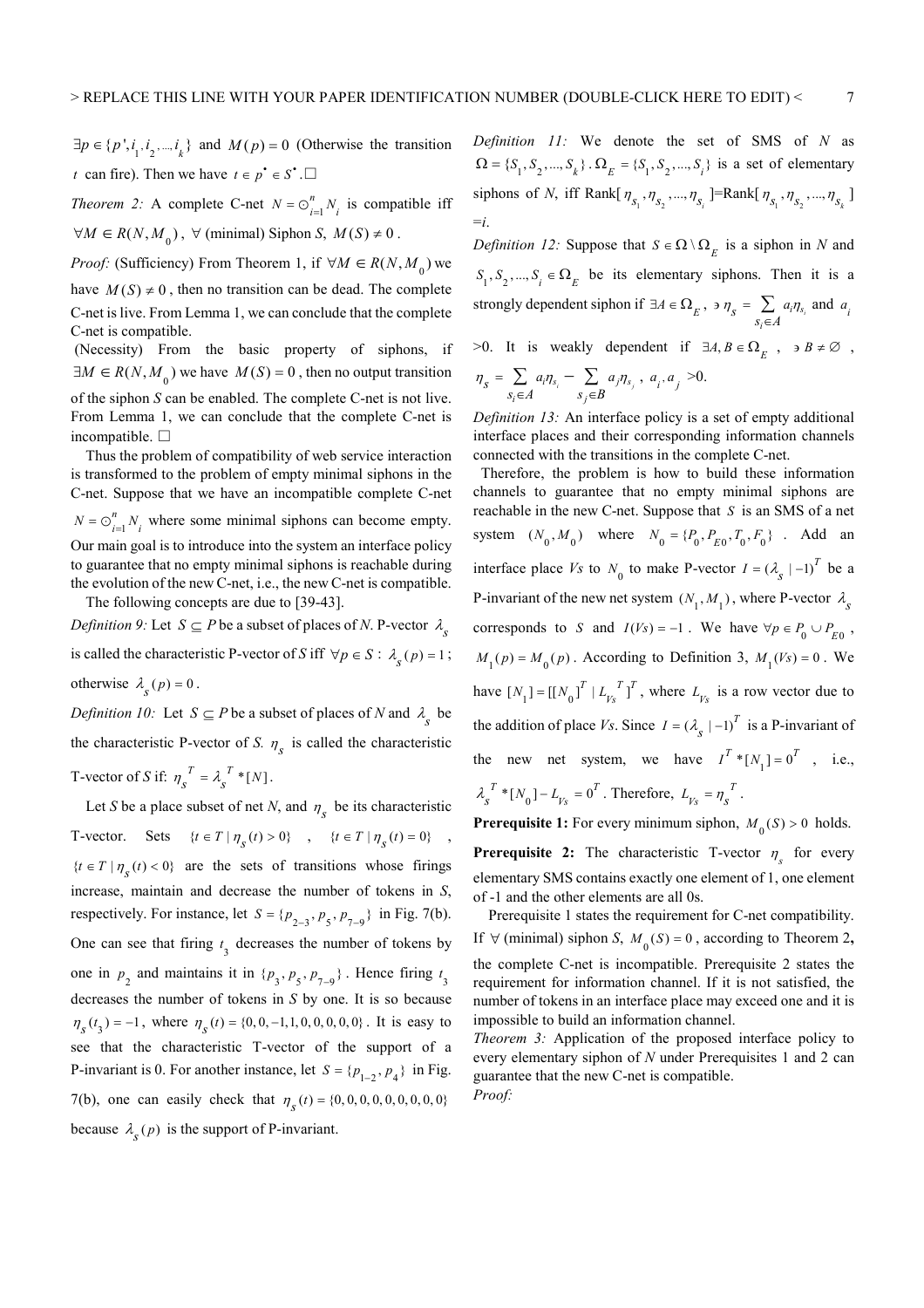1) For every minimum siphon that is not SMS, i.e., an invariant-controlled siphon, since  $M_0(S) > 0$  holds, we have  $M_{1}(S) = M_{0}(S) > 0$ .

2) If  $M_0(S) > 0$  for every elementary siphon *S*, according to the steps in Definition 14, we have  $M_1(S) = M_0(S) > 0$ . For every strongly dependent siphon *S* and  $S_1, S_2, ..., S_i \in \Omega_E$  if  $\eta_s = a_1 \eta_{s_1} + a_2 \eta_{s_2} + \dots + a_i \eta_{s_i}$ , we have  $M_1(Vs_1) = M_1(Vs_2) = \dots$ .  $=M_1(Vs_i)=0$ . Following Theorem 1 in [39], we have  $0^{(S)} \geq \sum_{j=1}^{\infty} a_j m_1$  $(S) > \sum a_i M_1(Vs_i) = 0$ *i j j j*  $M_0(S) > \sum a_i M_1(Vs)$  $> \sum_{j=1} a_j M_1(Vs_j) = 0$  and  $M_1(S) = M_0(S) > 0$ . Similarly,

following Theorem 2 in [39], for every weakly dependent siphon *S*,  $M_1(S) > 0$  also holds.

According to Theorem 2**,** the new complete C-net is compatible. □

For instance, there are three minimum siphons in Fig. 7(a), i.e.,  $S_1 = \{p_{1-4}\}\;$ ,  $S_2 = \{p_{5-8}\}\;$  and  $S_3 = \{p_3, p_7, p_{9-10}\}\;$ . But since  $M_0(S_2) = 0$ , Prerequisite 1 is not satisfied. The interface policy cannot be applied.

The example in Fig. 7(b) has four minimum siphons, i.e.,  $S_1 = \{p_{2-3}, p_5, p_{7-9}\}$ ,  $S_2 = \{p_{2-3}, p_{5-6}, p_8, p_{10}\}$ ,  $S_3 = \{p_1, p_2, p_4\}$  and  $S_4 = \{p_{5-6}, p_{8-9}\}\$ . Since  $M_0(S_i) = 1 > 0$ ,  $i \in \{1, 2, 3, 4\}$ , Prerequisite 1 is satisfied.  $S_3$  and  $S_4$  are supported by P-invariant and are always marked with one token.  $S_{1}$ and  $S_2$ are elementary SMS. We have  $\eta_{s_1}(t) = \{0, 0, -1, 1, 0, 0, 0, 0, 0\}$  and  $\eta_{s_2}(t) = \{0, -1, 0, 0, 0, 0, 0, 0, 1\}.$ Prerequisite 2 is also satisfied. The interface policy can be applied.

#### V. IMPLEMENTATION FOR COMPATIBILITY OF C-NET

#### *A. Changing environments*

A large number of choices of services with different behavior can provide the same syntactic interfaces. According to Definition 8, when an *n*-member complete C-net  $N = \bigcirc_{i=1}^{n}$  $N = \bigcirc_{i=1}^{n} N_i$  is incompatible, C-net  $N_i$  can be replaced with another C-net that provides the same syntactic interfaces but has different behavior. This "substitute" based action can be performed until we find a complete and compatible C-net. For example, after we replace the web service for the online shop in Fig. 2 with the web service in Fig. 8, i.e., after we change the C-net from Fig. 9(a) to Fig. 9(b), we find that the new C-net becomes compatible. Although the web service for the online shop in Fig. 2 is slightly different with the web service in Fig. 8, their behaviors are distinct. Both web services in Figs. 2 and 8 have the choice between the two

kinds of payment, i.e., VISA and eCash. On one hand, since the customer service makes a choice first and sends it to the online shop service, their composition is compatible in Fig. 8. On the other hand, since the online shop service makes a choice and does not notify the customer service, the customer might choose the "wrong" payment, and their composition ends up in a deadlock in Fig. 2.



Fig. 8. Illustration of a compatible case



Fig. 9. Two optional C-nets

#### *B. Appending additional information channels*

This motivates us to propose a modification-based algorithm by appending additional information channels as follows: *Algorithm:* 

/\* Obtain the *n*-member C-net *N*\*/

*Step 1.* Following Definition 3, transform the structures of BPEL process to WMN. Following Definition 5, obtain the *n*-member C-net *N*.

./\* Add an information channel for each elementary siphon \*/ *Step 2.* Compute the set of minimum siphons Ψ in *N*. Compute the set of SMS  $\Omega$  in *N*.

For every minimum siphon  $S \in \Psi$ , check Prerequisite 1. If it holds, then continue; and otherwise the policy is not applicable and go to *Step 9*.

*Step 3.* If  $\Omega = \emptyset$ , then go to *Step 9* otherwise continue.

*Step 4.* Construct characteristic T-vectors  $\eta_s$  of the SMS  $S \in \Omega$  in *N*.

*Step 5.* Find the set of elementary siphons in a net *N* as  $\Omega$ <sub>E</sub>.

Suppose that  $\Omega_F = \{ES_i \mid i = 1, 2, ..., n\}$ .

*Step 6.* For every elementary SMS  $S \in \Omega_E$ , check Prerequisite

2. If it holds, then continue, otherwise the policy is not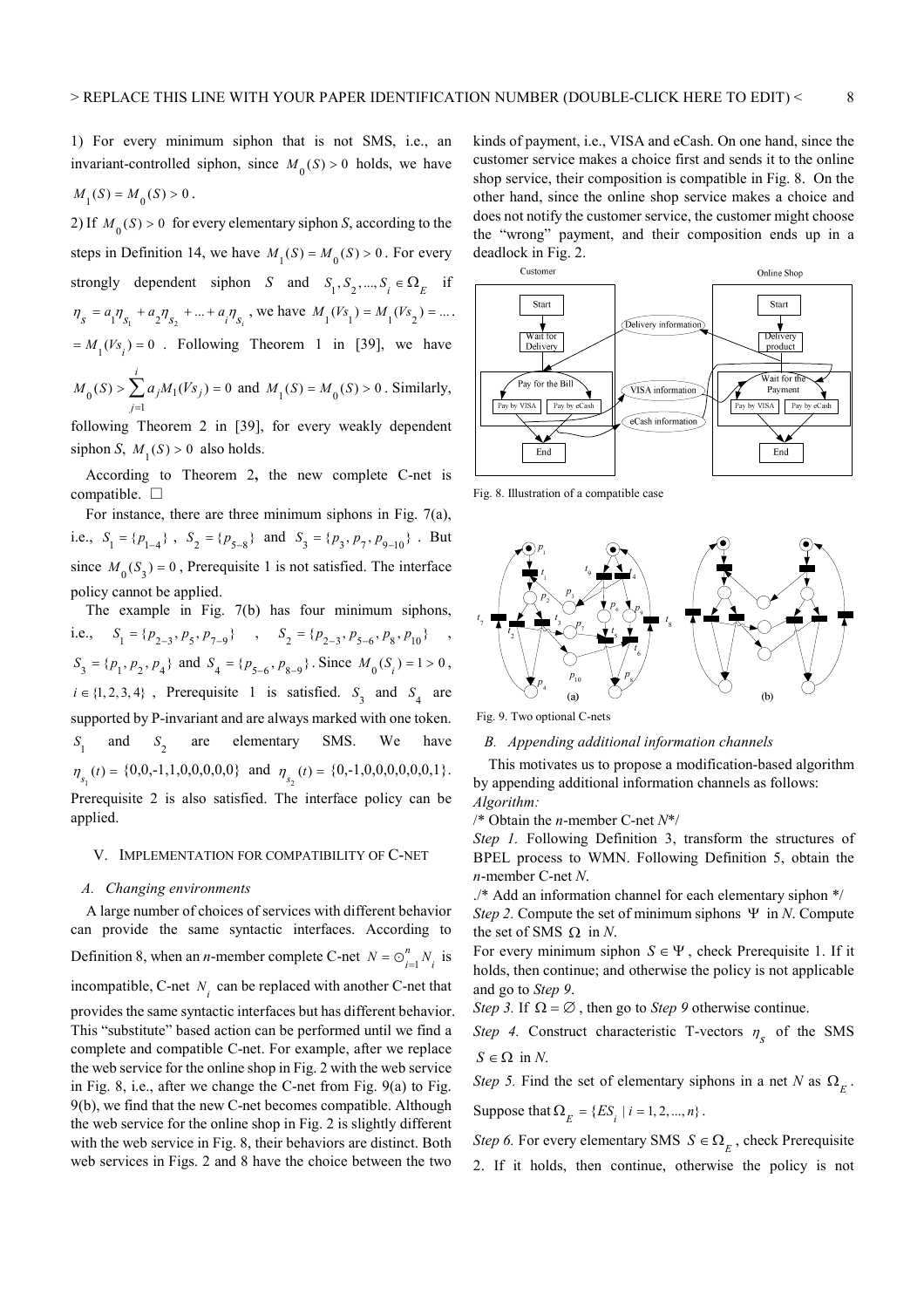applicable and go to *Step 9*.

*Step 7.* For  $ES_i$ ,  $i = 1, 2, ..., n$ , add an information channel by the approach stated in Definition 13.

*Step 8.* The resultant C-net is compatible. We transform the additional information channels back to "reply" and "receive" basic structures in BPEL.

# *Step 9.* Stop.

The idea underlying this algorithm is simple. First, model the BPEL with the *n*-member C-net. Second, find the set of SMS, elementary SMS in it. Third, check whether the *n*-member C-net is compatible and whether the method based on appending additional information channel can be adopted where Theorems 2 and 3 are successively utilized. Fourth, add additional information channel for each elementary SMS and the compatibility is guaranteed. Finally, transform the additional information channels back to "reply" and "receive" basic structures in BPEL. Its main limitations include: a) When the method is not applicable, we have to return to the method based on changing environments, i.e., the "substitute" based method, and b) The BPEL code must be allowed to change to attach more interfaces for web services.

# *C. Comparisons*

We make detailed comparisons about the "substitute" based and modification based methods in two respects, i.e., the ability for detecting and resolving incompatibility.

In the aspect of detecting incompatibility, neither of the methods has clear computational advantage over the other. Since it is well known that the computation of a reachability graph is of exponential complexity, the "substitute" based method has exponential complexity when judging compatibility of each candidate complete C-net. The modification based method needs the complete siphon enumeration of a C-net model. The number of siphons grows fast and in the worst case grows exponentially with respect to the size of a net [44]. However, the former is sensitive to the change of initial markings while the later is not. This property can be used to reduce the computation complexity for incompatibility detection for different initial states. In this case, a new reachability graph should be obtained for each new initial state, but the same siphons should be checked.

In the aspect of resolving incompatibility, the modification based method is better than the "substitute" based one. Although the "substitute" based approach provides the solution for the models as mentioned in Section Ⅱ when incompatibility occurs, the large number of web services brings in difficulty in finding out the exactly right one since a single error of a C-net  $N_i$  may collapse the usability of the whole *n*-member complete C-net. For example, in an *n*-member complete C-net, suppose that the number of candidate web services with the same syntactic interface for each member C-net is *K*, then in the worst-case the method has to analyze approximately  $K^n$ candidate complete C-nets.

When Prerequisites 1 and 2 are satisfied, the proposed

algorithm is to modify the C-net by adding additional information channels instead of replacing the web services. Thus, no matter how many member C-nets there are in a complete C-net or how many candidate web services with the same syntactic interface there are for each member C-net, as long as the algorithm can be implemented in a single candidate complete C-net, the compatibility of the new C-net is guaranteed.

#### VI. CASE STUDY

In this section we take the interaction example of customer and online shop web services as shown in Fig. 2. The whole process can be described by BPEL in *Appendix A*. Here we omit the definition of portTypes, plink, message, operation and variables by WSDL and focus on the normal interaction behavior. We obtain the *n*-member C-net *N* in Fig. 7(b). The C-net contains deadlock and it is not compatible. The interface policy can be applied after checking Prerequisites 1 and 2. There are two elementary SMS in *N*, i.e.,  $S_1 = \{p_{2-3}, p_5, p_{7-9}\}\$ and  $S_2 = \{p_{2-3}, p_{5-6}, p_8, p_{10}\}$  We have  $\eta_{s_1}(t) = \{0, 0, -1, 1, 0, 0, 0, 0, 0\}$  and  $\eta_{s_2}(t) = \{0, -1, 0, 0, 0, 0, 0, 0, 1\}.$ 

We add two information places  $V_1$  and  $V_2$ . According to the correspondent row vector  $\eta_{s_1}(t)$  and  $\eta_{s_2}(t)$ , we have the arcs  $(t_4, V_1)$ ,  $(V_1, t_3)$ ,  $(t_9, V_2)$  and  $(V_2, t_2)$ , where  $(t_4, V_1, t_3)$  and  $(t_0, V_2, t_2)$  are two additional information channels. We obtain the compatible C-net in Fig. 10. We transform the two additional information channels back to code in BPEL and obtain the new BPEL processes in *Appendix B.* According to Theorem 3, the new BPEL processes are compatible.



Fig. 10. Compatible C-net model for the web service interaction via adding additional information channels

From the new BPEL process in *Appendix B*, we see two additional partnerLinks that correspond to the two additional information channels, respectively. The information channel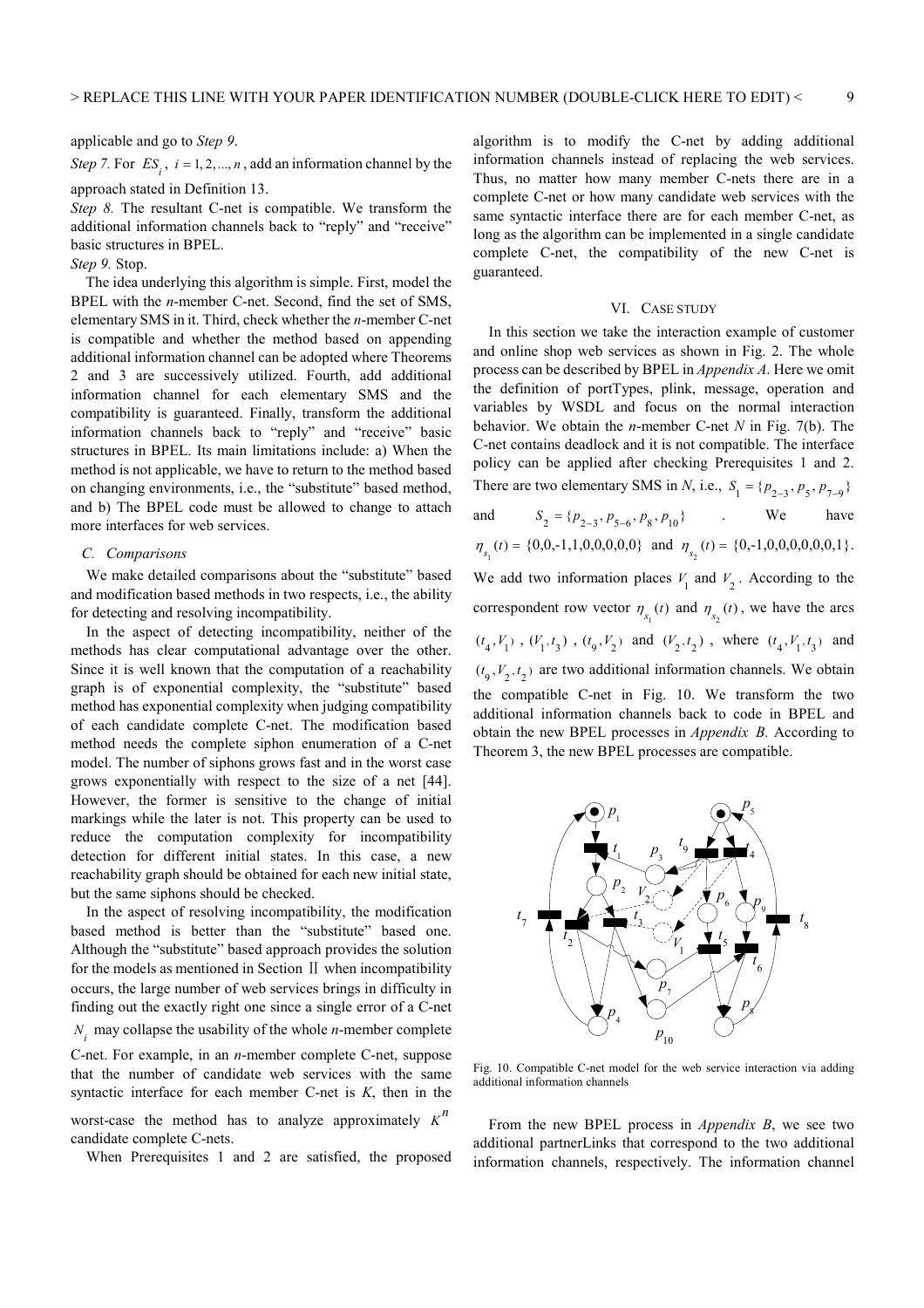that corresponds to  $(t_4, V_1, t_3)$  means that the online shop "tells" the customer to use eCash while the other information channel means the online shop "tells" the customer to use Visa.

We use ActiveVOS, which is the industry's first complete, integrated, standards-based visual orchestration system [45], to design and test our case. ActiveVOS integrate the tasks associated with the design, development, testing, deployment and maintenance of BPEL-based process compositions.

We first visually build the online shop service using various type of BPEL activity blocks on the canvas as shown in Fig. 11. We use the "Receive" type block to receive the request from the customer. The "Invoke" type blocks "InvokeVisaPayment" and "InvokeEcashPayment" denote the VisaPayment invocation and EcashPayment invocation respectively. The "Assign" type block denotes the successful payment by assigning a "true" value to a global variable. Finally, the "Reply" type block denotes the ending of the whole process.

We then run simulation of the service step by step. The console window shows "completed with fault: missing reply" which means that the "InvokeEcashPayment" path is blocked due to receiving a Visa message instead of an eCash message. However, after we add two additional information channels and run the simulation again, the simulation result as shown in Fig. 12 indicates that the process is completed successfully.



Fig. 11. The process was blocked.



## VII. CONCLUSIONS

In service-oriented computing environment, BPEL is more and more widely used as a service composition language. However, it lacks compatibility analysis that renders the composition unusable. Although current studies try to solve the problem based on reachability analysis, it suffers from a space exploration problem. This paper proposes a Petri net based analysis technique and a corresponding policy based on appending additional information channels to deal with the incompatibility of web services.

The paper presents a formal model for web service interaction with Petri nets. The basic activities, structured activities and interfaces among BPEL processes are all covered by the model elements in a C-net. Next, by carefully analyzing the structure of C-net, we discover that the compatibility of web services is equal to the existence of non-empty minimal siphons, which leads to the useful method that the compatibility can be guaranteed by appending additional information channels. Then, after adding information channels in Petri net elements, we transform the channels back to code in BPEL and obtain the new compatible web services. The real life case and BPEL codes validate our approach and prove that our approach can be readily put into industrial applications.

There are some limitations in our work. First, our algorithm cannot lead to a solution if the method of adding information channels is not applicable. Second, since the algorithm is based on the computation of minimal siphons, in some complex structured C-net, the computation can be expensive. Some polynomial complex algorithms to find and control siphons should be adopted for C-net [46-47]. Third, although our algorithm prevents the SMS from being empty by appending additional information channels, it does not prove that this action will not introduce more SMS. Although it does not bring in more SMS in many tested real examples, it is interesting to prove this conclusion after more investigation about the special structure of C-nets. This will be left for future exploration.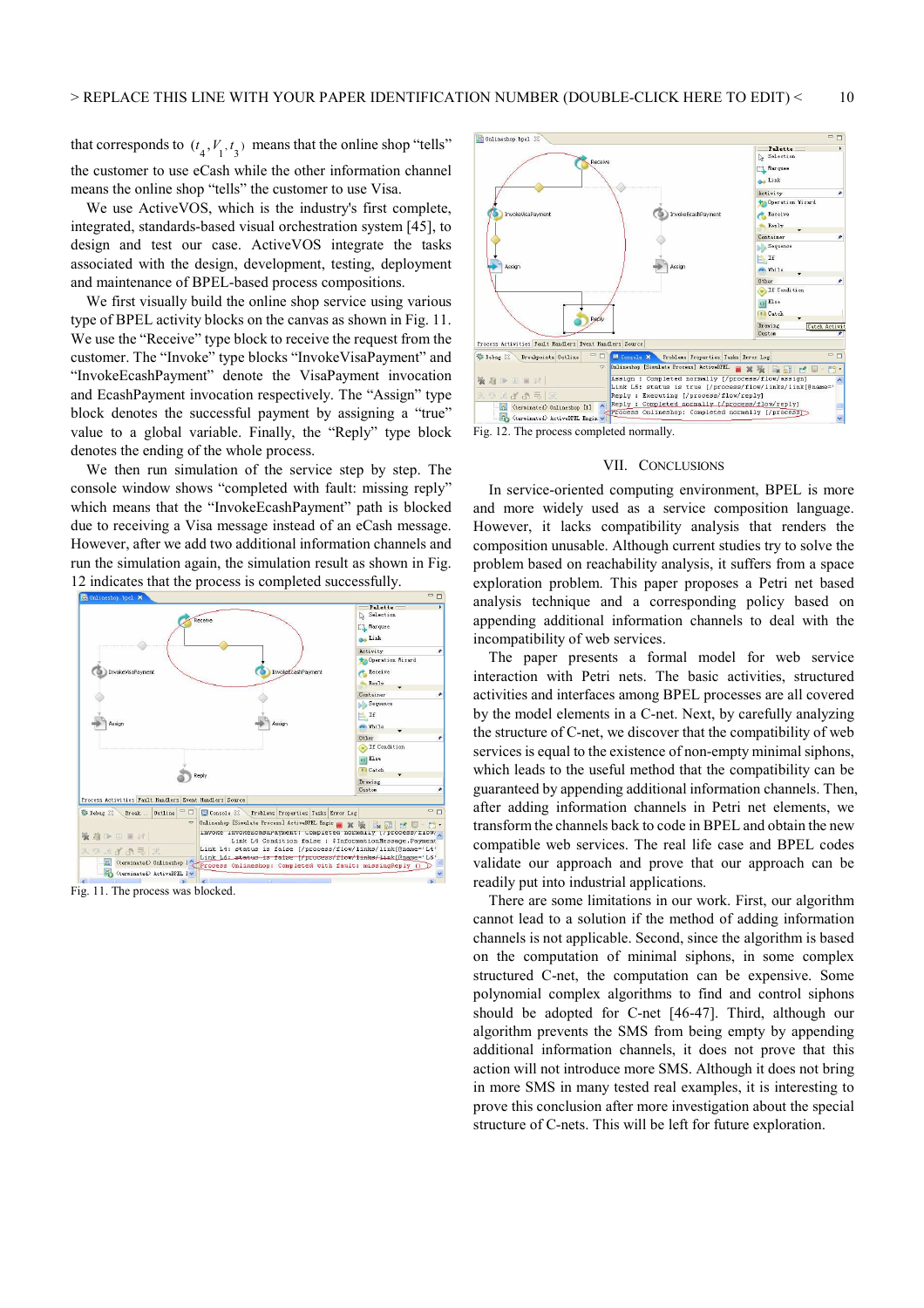#### *A. The old BPEL processes*



#### *B. The new BPEL processes*



#### **REFERENCES**

- [1] M.P. Papazoglou and D. Georgakopoulos, Service-Oriented Computing, *Communications of the ACM*, Vol. 46, No. 10, Oct. 2003, pp. 25-28.
- J. Zhang, C.K. Chang, L.J. Zhang and P.C.K. Hung, "Toward a Service-Oriented Development Through a Case Study," *IEEE Trans. on Systems, Man, and Cybernetics: Part A*, Vol. 37, Iss. 6, Nov. 2007, pp. 955–969.
- [3] A. Barros, M. Dumas and P. Oaks, "Standards for Web Service Choreography and Orchestration: Status and Perspectives", *Proc. of 2006 Business Process Management Workshops,* Nancy, France, 2006, pp. 61-74.
- [4] R. Hull and J. Su, "Tools for Composite Web Services: A Short Overview", *ACM SIGMOD Record*, Vol 34, No. 2, June 2005, pp. 86-95.
- [5] T. Andrews, F. Curbera, H. Dholakia, Y. Goland, J. Klein, F. Leymann, K. Liu, D. Roller, D. Smith, S. Thatte, I. Trickovic, and S. Weerawarana, "Business Process Execution Language for Web Services", version 1.1, May  $2003$ , http://www-106.ibm.com/developerworks/webservices/library/ws-bpel
- [6] W.M.P. van der Aalst, "Don't go with the flow: Web services composition standards exposed", *IEEE Intelligent Systems*, Vol. 18, No. 1, Jan./Feb. 2003, pp. 72-76.
- [7] F. Curbera, R. Khalaf, N. Mukhi, S. Tai, and S. Weerawarana, "The next step in web services", *Communications of the ACM*, Vol. 46, No. 10, Oct. 2003, pp. 29-34.
- [8] F. Curbera, N. Mukhi, W. Nagy, S. Weerawarana, "Implementing BPEL4WS: the Architecture of a BPEL4WS Implementation", *Concurrency and Computation: Practice & Experience*, Vol. 18 , Iss. 10, Aug. 2006, pp 1219-1228.
- [9] M.D. Backer, "On the Verification of Web Services Compatibility: A Petri Net Approach", *Proc. of 2004 International Workshop on Modeling Inter-Organizational Systems in conjunction with OnTheMove Federated Conferences*, Agia Napa, Cyprus, 2004, pp. 810-821.
- [10] S. Narayanan and S. McIlraith, "Simulation, Verification and Automated Composition of Web Services," *Proc. of the 11th International World Wide Web Conference*, Honolulu, USA, 2002, pp. 77-88.
- [11] H. Nezhad, B. Benatallah, A. Martens, F. Curbera and F. Casati, "Semi-Automated Adaptation of Service Interactions", *Proc. of the 16th International World Wide Web Conference*, Banff, Alberta, Canada, May 2007, pp. 993-1002.
- [12] W. Tan, Y.S. Fan and M.C. Zhou, "A Petri Net-based Method for Compatibility Analysis and Composition of Web Services in Business Process Execution Language," accepted by *IEEE Trans. on Automation Science and Engineering*, Sept. 2007.
- [13] A. Martens, "Usability of Web services," *Proc. of the 4th International Conference on Web Information Systems Engineering Workshops*, Rome, Italy, Dec. 2003, pp. 182-190.
- [14] H. Ben-Abdallah and S. Leue, "Syntactic detection of process divergence and non-local choice in message sequence charts", *Proc. of the 2<sup><i>n*</sup></sup> *International Workshop on Tools and Algorithms for the Construction and Analysis of Systems*, Enschede, Netherlands, Apr. 1997, pp. 259-274.
- [15] P. Wohed, W.M.P. van der Aalst, M. Dumas and A.H.M. ter Hofstede, "Analysis of Web services composition languages: The case of BPEL4WS", *Proc. of 22nd International Conference on Conceptual Modeling*, Chicago, IL, Oct. 2003, pp. 200-215.
- [16] H. Foster, S. Uchitel, J. Magee and J. Kramer, "Tool support for model-based engineering of Web service compositions", *Proc. of the 2005 IEEE International Conference on Web Services*, Orlando, Florida, USA, Jul. 2005, Vol. 1, pp. 95-102.
- [17] X. Fu, T. Bultan and J. Su, "Analysis of Interacting BPEL Web Services", *Proc. of the 13th International World Wide Web Conference*, New York, NY, May 2004, pp. 621-630.
- [18] R. Heckel and L. Mariani, "Automatic Conformance Testing of Web Services", *Proc. of the 8th International Conference on Fundamental Approaches to Software Engineering*, Edinburgh, Scotland, Apr. 2005, pp. 34–48.
- [19] D. Fahland and W. Reisig, "ASM-based Semantics for BPEL: The negative Control Flow", *Proc. of the 12th International Workshop on Abstract State Machines*, Paris, France, Mar. 2005, pp. 131-152.
- [20] H. Foster, S. Uchitel, J. Magee, and J. Kramer, "Model-based verification of Web service composition", *Proc. of the 18th IEEE International Conference on Automated Software Engineering*, Montreal, Canada, Oct. 2003, pp. 152-161.
- [21] A. Ferrara, "Web Services: a Process Algebra Approach", *Proc. of the 2nd International Conference on Service Oriented Computing*, New York City, NY, USA, 2004, pp. 242-251.
- [22] L. Bordeaux, G. Salaun, D. Berardi and M. Mecella, "When Are Two Web Services Compatible?", *Proc. of the 5<sup>th</sup> VLDB International Workshop on Technologies for e-Services*, Toronto, Canada, 2004, pp. 44–57.
- [23] W.M.P. van der Aalst, "The application of Petri Nets to workflow management", *The Journal of Circuits, Systems and Computers*, Vol. 8, No. 1, 1998, pp. 21-66.
- [24] A. Martens, R. Hamadi and B. Benatallah, "A Petri Net based Model for Web Service Composition", *Proc. of the 14th Australian Database Conference*, Adelaide, Australia, Feb. 2003, pp. 191-200.
- [25] C. Ouyang, E. Verbeek, W.M.P. van der Aalst, S. Breutel, M. Dumas and A.H.M. ter Hofstede, "WofBPEL: A Tool for Automated Analysis of BPEL Processes", *Proc. of the 3rd International Conference on Service Oriented Computing,* Amsterdam, Netherlands, Dec. 2005, pp. 484–489.
- [26] C. Ouyang, H.M.W. Verbeek, W.M.P. van der Aalst, S. Breutel, M. Dumas and A.H.M. ter Hofstede, "Formal Semantics and Analysis of Control Flow in WS-BPEL", *Science of Computer Programming*, Vol. 67, Iss. 2-3, Jul. 2007, pp. 125-332.
- [27] N. Lohmann, "A feature-complete Petri net semantics for WS-BPEL 2.0", *Proc. of the 4th International Workshop on Web Services and Formal Methods*, Brisbane, Australia, Sept. 2007, pp. 77-91.
- [28] N. Lohmann, P. Massuthe, C. Stahl, and D. Weinberg, "Analyzing Interacting BPEL Processes", *Proc. of the 4th International Conference on Business Process Management*, Vienna, Austria, Sept. 2006, pp.  $17-32.$
- [29] D. König, N. Lohmann, S. Moser, C. Stahl, K. Wolf, "Extending the Compatibility Notion for Abstract WS-BPEL Processes", *Proc. of the 17th International World Wide Web Conference*, Beijing, China, Apr. 2008, pp. 785-794.
- [30] S. Hinz, K. Schmidt and C. Stahl, "Transforming BPEL to Petri Nets", *Proc. of the 3rd International Conference on Business Process Management*, Nancy, France, Sept. 2005, pp. 220-235.
- [31] A. Martens, "Analyzing Web Service based Business Processes", *Proc. of the 8th International Conference on Fundamental Approaches to Software Engineering*, Edinburgh, Scotland, Apr. 2005, pp. 19–33.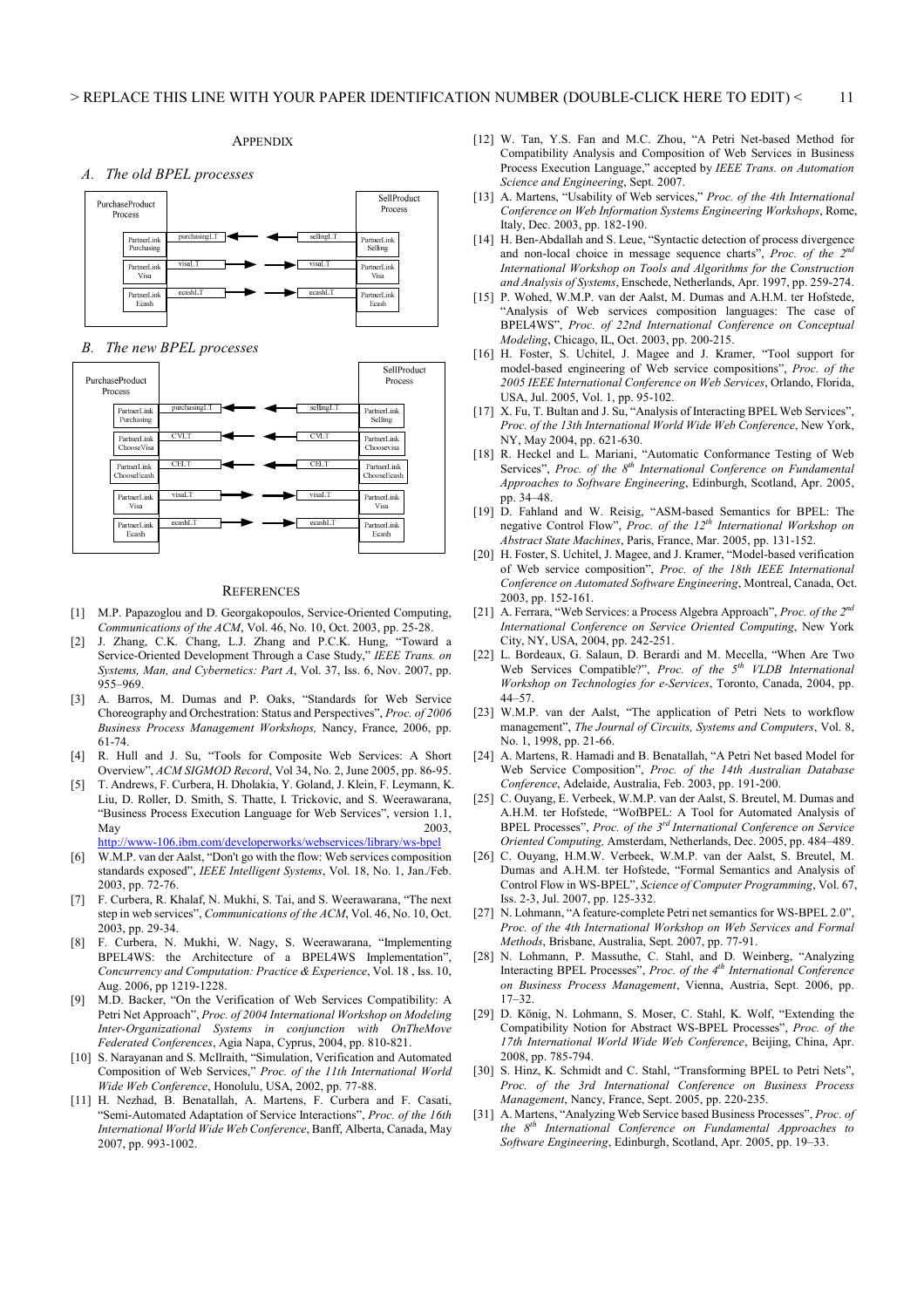- [32] A. Martens, "Consistency between Executable and Abstract Processes", *Proc. of 2005 IEEE International Conference on e-Technology, e-Commerce and e-Service*, Hong Kong, Mar. 2005, pp.60-67.
- [33] B. Hruz and M.C. Zhou, *Modeling and Control of Discrete Event Dynamic Systems*, Springer, London, UK, 2007.
- [34] M.C. Zhou and K. Venkatesh, *Modeling, Simulation and Control of Flexible Manufacturing Systems: A Petri Net Approach*, World Scientific, Singapore, 1998.
- [35] M.P. Fanti and M.C. Zhou, "Deadlock Control Methods in Automated Manufacturing Systems," *IEEE Trans. on Systems, Man, and Cybernetics, Part A*, Vol. 34, Iss. 1, Jan. 2004, pp. 5-22.
- [36] P.C. Xiong, Y.S. Fan and M.C. Zhou, "QoS-aware Web Service Configuration," *IEEE Trans. on Systems, Man, and Cybernetics: Part A*, Vol. 38, Iss. 4, Jul. 2008, pp. 888–895.
- [37] P.C. Xiong, Y.S. Fan and M.C. Zhou, "Web Service Configuration under Multiple Quality-of-Service Attribute," accepted by *IEEE Trans. on Automation Science and Engineering*, Nov. 2007.
- [38] J. Ezpeleta, J.M. Colom and J. Martinez, "A Petri Net based Deadlock Prevention Policy for Flexible Manufacturing Systems," *IEEE Trans. on Robotics and Automation*, Vol. 11, No. 2, Apr. 1995, pp. 173–184.
- [39] Z.W. Li and M.C. Zhou, "Elementary Siphons of Petri Nets and Their Applications to Deadlock Prevention in Flexible Manufacturing Systems," *IEEE Trans. on Systems, Man, and Cybernetics, Part A*, Vol. 34, No. 1, Jan. 2004, pp. 38-51.
- [40] Z.W. Li and M.C. Zhou, "Comparison of Two Deadlock Prevention Methods for Different-size Flexible Manufacturing Systems", *International Journal of Intelligent Control and Systems*, Vol. 10, No. 3, Sept. 2005, pp. 235-243.<br>[41] Z.W. Li and M.C.
- Zhou, "Two-stage Method to Design Liveness-enforcing Petri Net Supervisor for FMS", *IEEE Trans. on Industrial Informatics*, Vol. 2, No. 4, Nov. 2006, pp. 313-325.
- [42] Z.W. Li and M.C. Zhou, "Clarifications on the Definitions of Elementary Siphons in Petri Nets", *IEEE Trans. on Systems, Man, and Cybernetics: Part A*, Vol. 36, No. 6, Nov. 2006, pp. 1227-1229.
- [43] Z.W. Li, H.S. Hu, and A.R. Wang, "Design of Liveness-enforcing Supervisors for Flexible Manufacturing Systems Using Petri Nets", *IEEE Trans. on Systems, Man, and Cybernetics, Part C*, Vol. 37, No. 4, Jul. 2007, pp. 517-526.
- [44] J. Ezpeleta, J. M. Couvreur and M. Silva, "A new technique for finding a generating family of siphons, traps, and st-Components: Application to colored Petri nets," *Proc. of the 12th International Conference on Applications and Theory of Petri Nets: Advances in Petri Nets*, Denmark, Jun. 1991, pp. 126-147.
- [45] www.activevos.com/
- [46] Z.W. Li and M.C. Zhou, "On Siphon Computation for Deadlock Control in a Class of Petri Nets," *IEEE Trans. on Systems, Man, and Cybernetics: Part A*, Vol. 38, No. 3, May 2008, pp. 667-679.
- [47] Z.W. Li and M.C. Zhou, "Control of Elementary and Dependent Siphons in Petri Nets and their Application," *IEEE Trans. on Systems, Man, and Cybernetics: Part A*, Vol. 38, No. 1, Jan. 2008, pp. 133-148.



**PengCheng Xiong** is now a research assistant in the College of Computing, Georgia Institute of Technology, Atlanta GA. His research interest includes web service modeling and composition, Petri nets and applications, business process reengineering, and system integration. He has already published a dozen of papers in journals and conference proceedings.



**YuShun Fan** received the Ph.D. degrees in control theory and application from Tsinghua University, Beijing, China, in 1990. From September 1993 to 1995, he was a Visiting Scientist, supported by Alexander von Humboldt Stiftung, at Fraunhofer Institute for Production System and Design Technology (FhG/IPK), German.

He is currently Professor of Department of Automation, Vice Director National CIMS Engineering Research Center of China, Director of

System Integration Institute, and Director of the Networking Manufacturing

Laboratory in Tsinghua University. He is also guest Professor of Shanghai Jiaotong University, Southwest Jiaotong University, and Shenyang Institute of Automation of Chinese Academy of Sciences. He is an editorial member of the International Journal of Computer Integrated Manufacturing, International Journal of Enterprise Information System, International Journal of Advanced Engineering Informatics, Computer Integrated Manufacturing Systems, Aeronautical Manufacturing, Information and Control, China Manufacturing Information Engineering, and New Technology and New Process. He is a member of the IFAC Advanced Manufacturing Technology Committee and vice director of China Standardization Committee for Industrial Automation System and Integration, vice director of Manufacturing Technology Committee of China Automation Association. From 1993 to 2004, he has worked as expert in the Field of Computer Integrated Manufacturing Systems of the China High Technology R & D Program.

He served on the Program Committees of the 1992 International Symposium on CIM, Beijing, China, 1997 IEEE International Conference on Factory Automation & Emerging Technology, 2002 International Workshop on Emergent Technologies in Engineering Cooperative Information Systems, 2003 and 2004 IEEE International Conference on SMC, the 11th ISPE International Conference on Concurrent Engineerin,2004 IEEE International Conference on E-Commerce Technology for Dynamic E-Business, 2006 International Conference on Computer Supported Collaborative Work in Design, 2006 Multi-Agent Systems in Manufacturing Track, the 7th IFIP International Conference on Information Technology for BALANCED AUTOMATION SYSTEMS in Manufacturing and Services, 2006 IFIP TC8 International Conference on Enterprise Information Systems. He authored ten books and published more than 350 research papers in journals and conferences in his research areas: enterprise integration, enterprise modeling, workflow technology, intelligent agent, object oriented complex system analysis, computer integrated manufacturing.



**MengChu Zhou** (S'88-M'90-SM'93-F'03) received his B.S. degree from Nanjing University of Science and Technology, Nanjing, China in 1983, M.S. degree from Beijing Institute of Technology, Beijing, China in 1986, and Ph. D. degree in Computer and Systems Engineering from Rensselaer Polytechnic Institute, Troy, NY in 1990. He joined New Jersey Institute of Technology (NJIT), Newark, NJ in 1990, and is currently a Professor of Electrical and Computer Engineering and the Director of Discrete-Event

Systems Laboratory. His research interests are in computer-integrated systems, Petri nets, wireless ad hoc and sensor networks, system security, semiconductor manufacturing, and embedded control. He has over 250 publications including 6 books, 110 journal papers, and 16 book-chapters. He co-authored with F. DiCesare *Petri Net Synthesis for Discrete Event Control of Manufacturing Systems*, Kluwer Academic, Boston, MA, 1993, edited *Petri Nets in Flexible and Agile Automation*, Kluwer Academic, 1995, co-authored with K. Venkatesh *Modeling, Simulation, and Control of Flexible Manufacturing Systems: A Petri Net Approach*, World Scientific, 1998, co-edited with M. P. Fanti, *Deadlock Resolution in Computer-Integrated Systems*, Marcel Dekker, 2005, co-authored with H. Zhu, *Object-Oriented Programming in C++: A Project-based Approach*, Tsinghua University Press, 2005, and co-authored with B. Hruz, *Modeling and Control of Discrete Event Dynamic Systems*, Springer, 2007.

He was invited to lecture in Australia, Canada, China, France, Germany, Hong Kong, Italy, Japan, Korea, Mexico, Taiwan, and US. He served as Associate Editor of IEEE Transactions on Robotics and Automation from 1997 to 2000, and IEEE Transactions on Automation Science and Engineering from 2004-2007, and currently Managing Editor of IEEE Transactions on Systems, Man and Cybernetics: Part C, Associate Editor of IEEE Transactions on Industrial Informatics, and Editor-in-Chief of International Journal of Intelligent Control and Systems. He served as Guest-Editor for many journals including IEEE Transactions on Industrial Electronics and IEEE Transactions on Semiconductor Manufacturing. He was General Co-Chair of 2003 IEEE International Conference on System, Man and Cybernetics, Washington DC, October 5-8, 2003, Founding General Co-Chair of 2004 IEEE Int. Conf. on Networking, Sensing and Control, Taipei, March 21-23, 2004, and General Chair of 2006 IEEE Int. Conf. on Networking, Sensing and Control, Ft. Lauderdale, Florida, U.S.A. April 23-25, 2006. He was Program Chair of 1998 and 2001 IEEE International Conference on System, Man and Cybernetics